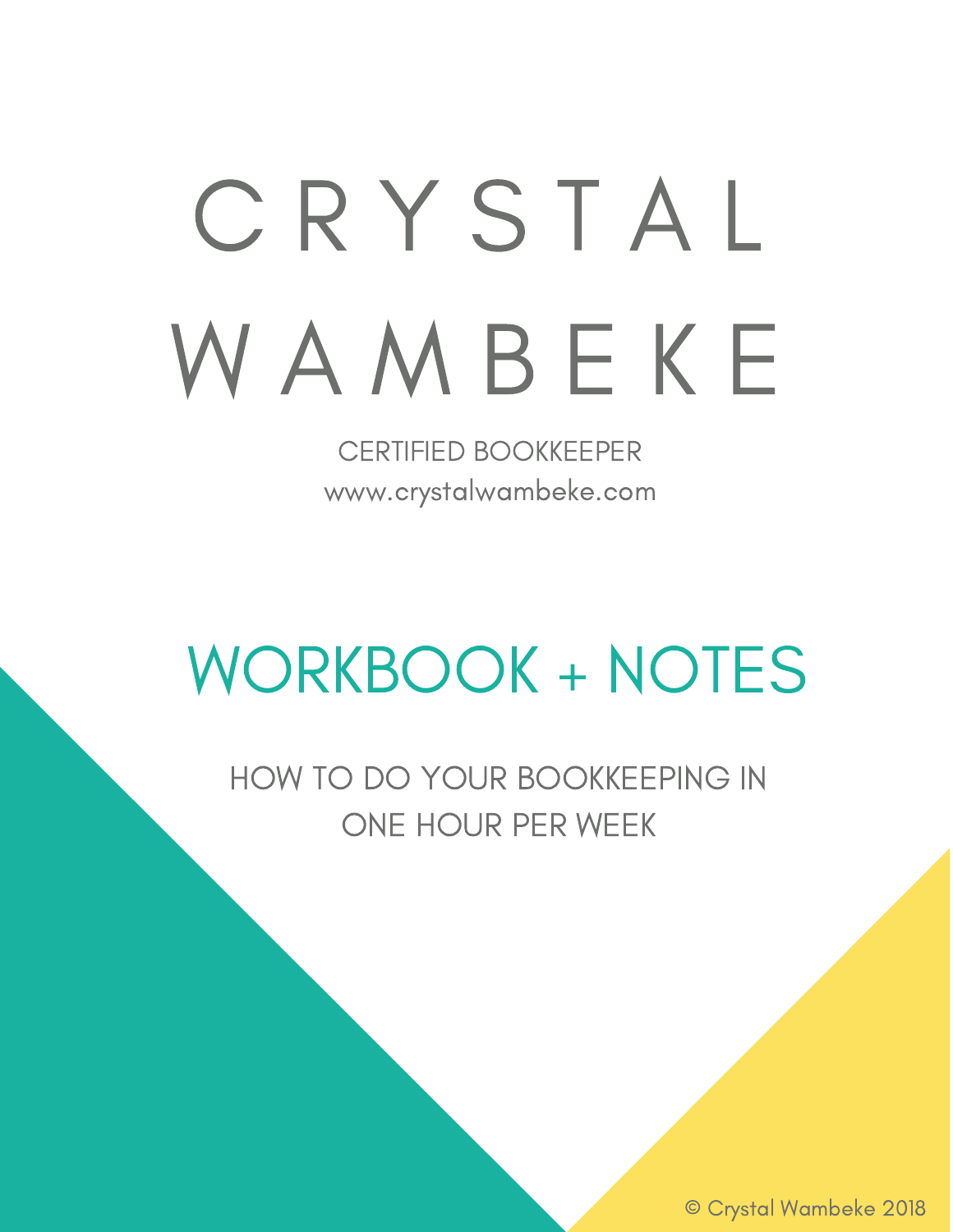#### Copyright © 2018 by Crystal Wambeke

All rights reserved. No part of this publication may be reproduced, distributed, or transmitted in any form or by any means, including photocopying, recording, or other electronic or mechanical methods, without the prior written permission of the publisher, except in the case of brief quotations embodied in critical reviews and certain other noncommercial uses permitted by copyright law. For permission requests, write to the publisher, addressed "Attention: Permissions Coordinator," at the address below.

> Crystal Wambeke LLC PO Box 3819 Pinehurst NC 28374 www.crystalwambeke.com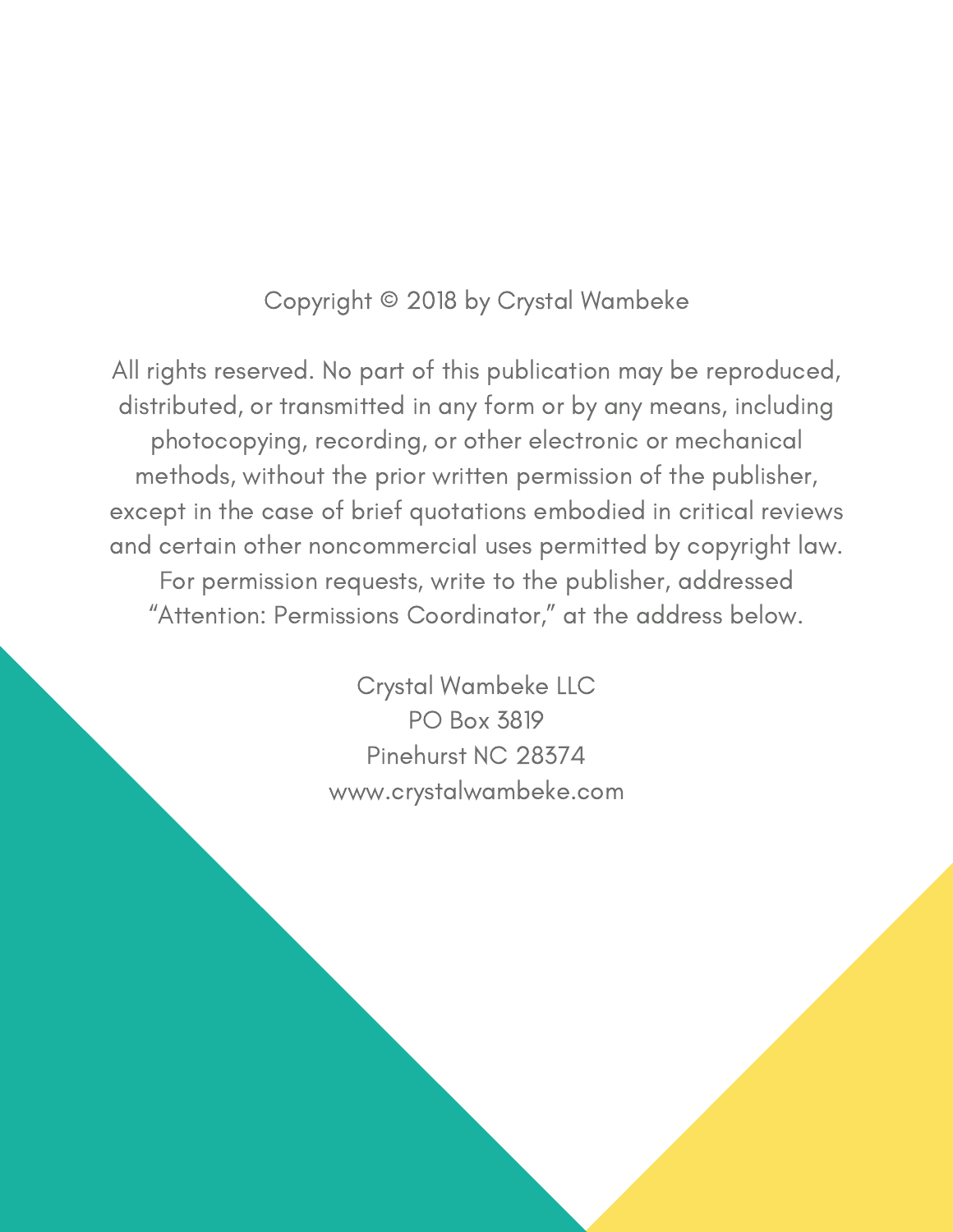## CRYSTAL WAMBEKE

**CERTIFIED BOOKKEEPER** www.crystalwambeke.com

## WHAT HAS STOPPED YOU FROM HAVING SUCCESS **WITH THIS?**

## **WHAT IS YOUR BEST DAY?**

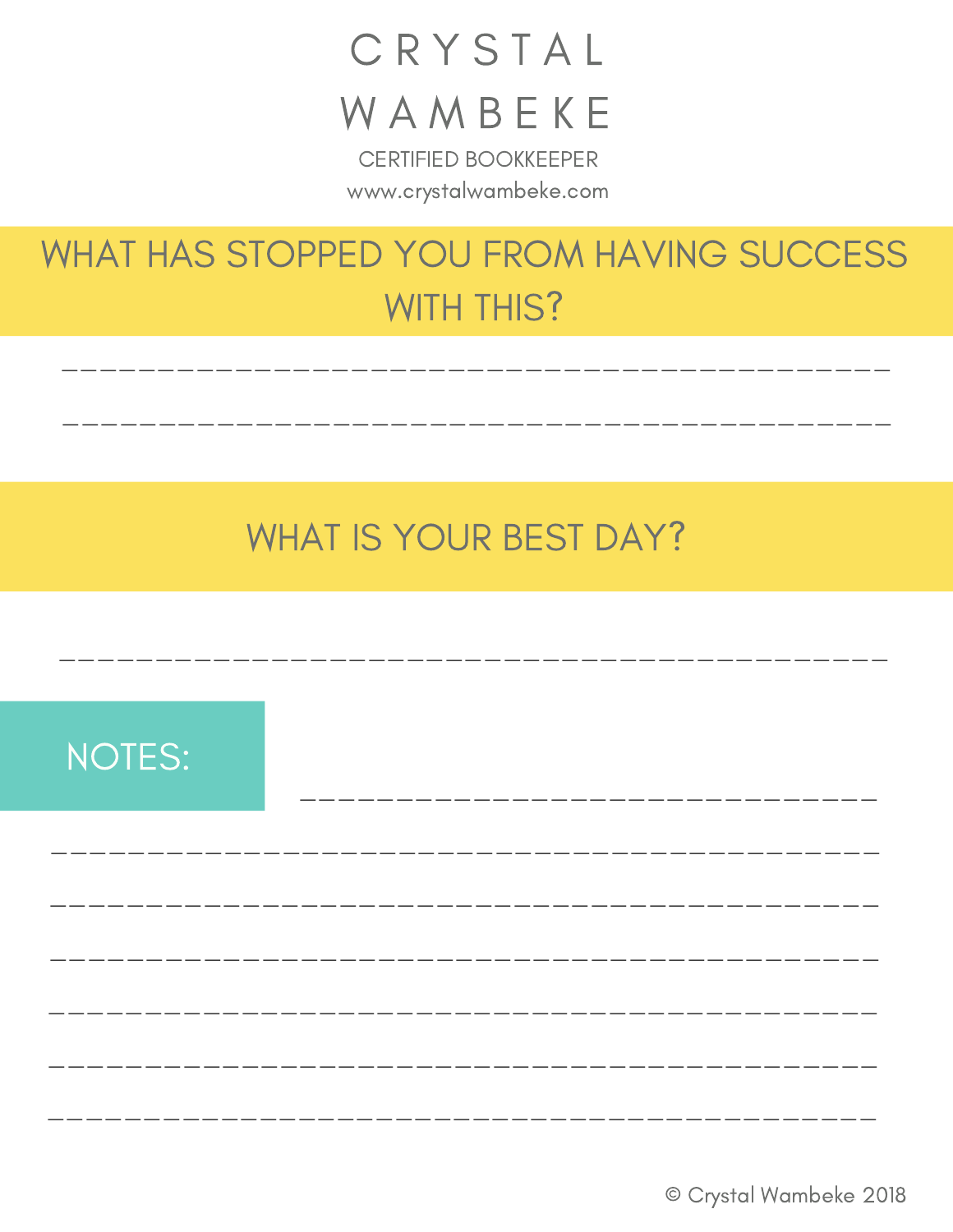# CRYSTAL WAMBEKE

**CERTIFIED BOOKKEEPER** www.crystalwambeke.com



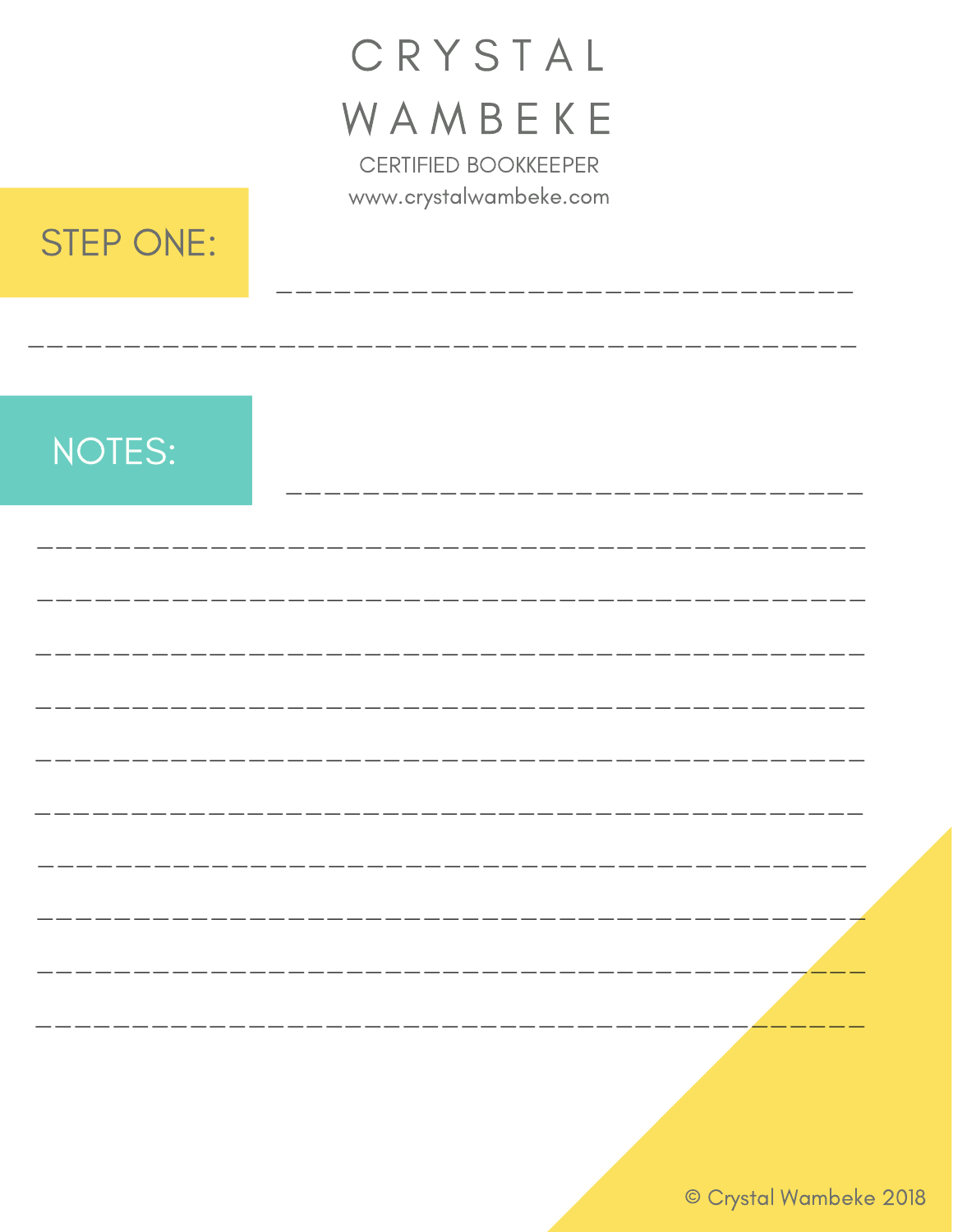# C R Y S T A L **WAMBEKE**

CERTIFIED BOOKKEEPER www.crystalwambeke.com

\_\_\_\_\_\_\_\_\_\_\_\_\_\_\_\_\_\_\_\_\_\_\_\_\_\_\_\_\_\_\_\_\_\_\_\_\_\_\_\_\_\_\_

\_\_\_\_\_\_\_\_\_\_\_\_\_\_\_\_\_\_\_\_\_\_\_\_\_\_\_\_\_\_\_\_\_\_\_\_\_\_\_\_\_\_\_

\_\_\_\_\_\_\_\_\_\_\_\_\_\_\_\_\_\_\_\_\_\_\_\_\_\_\_\_\_\_\_\_\_\_\_\_\_\_\_\_\_\_\_

\_\_\_\_\_\_\_\_\_\_\_\_\_\_\_\_\_\_\_\_\_\_\_\_\_\_\_\_\_\_\_\_\_\_\_\_\_\_\_\_\_\_\_

\_\_\_\_\_\_\_\_\_\_\_\_\_\_\_\_\_\_\_\_\_\_\_\_\_\_\_\_\_\_\_\_\_\_\_\_\_\_\_\_\_\_\_

\_\_\_\_\_\_\_\_\_\_\_\_\_\_\_\_\_\_\_\_\_\_\_\_\_\_\_\_\_\_

\_\_\_\_\_\_\_\_\_\_\_\_\_\_\_\_\_\_\_\_\_\_\_\_\_\_\_\_\_\_

\_\_\_\_\_\_\_\_\_\_\_\_\_\_\_\_\_\_\_\_\_\_\_\_\_\_\_\_\_\_\_\_\_\_\_\_\_\_\_\_\_\_\_

\_\_\_\_\_\_\_\_\_\_\_\_\_\_\_\_\_\_\_\_\_\_\_\_\_\_\_\_\_\_\_\_\_\_\_\_\_\_\_\_\_\_\_

\_\_\_\_\_\_\_\_\_\_\_\_\_\_\_\_\_\_\_\_\_\_\_\_\_\_\_\_\_\_\_\_\_\_\_\_\_\_\_\_\_\_\_



#### IF YOU HAVE PENDING ITEMS?

IF YOU HAVE DUPLICATED TRANSACTIONS?

IF YOU HAVE MISSING TRANSACTIONS?

## NOTES:

## REMEMBER:

#### GOOD INFO IN, GOOD INFO OUT

- "Close enough" is not good enough.
- No credit for trying © Crystal Wambeke 2018  $\begin{array}{c} \bullet \\ \bullet \end{array}$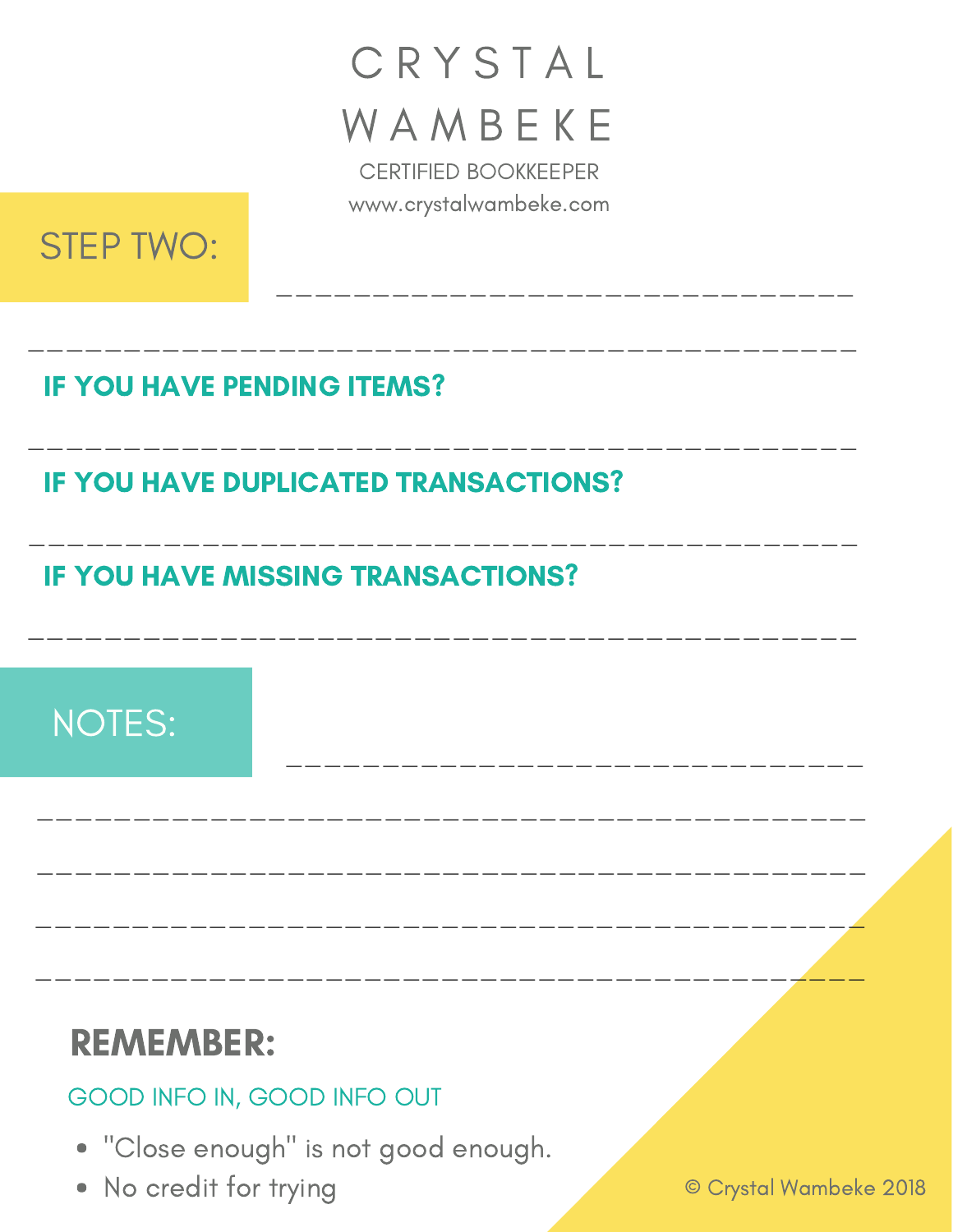# **CRYSTAL WAMBEKE**

CERTIFIED BOOKKEEPER www.crystalwambeke.com

\_\_\_\_\_\_\_\_\_\_\_\_\_\_\_\_\_\_\_\_\_\_\_\_\_\_\_\_\_\_\_\_\_\_\_\_\_\_\_\_\_\_\_

\_\_\_\_\_\_\_\_\_\_\_\_\_\_\_\_\_\_\_\_\_\_\_\_\_\_\_\_\_\_\_\_\_\_\_\_\_\_\_\_\_\_\_

\_\_\_\_\_\_\_\_\_\_\_\_\_\_\_\_\_\_\_\_\_\_\_\_\_\_\_\_\_\_\_\_\_\_\_\_\_\_\_\_\_\_\_

\_\_\_\_\_\_\_\_\_\_\_\_\_\_\_\_\_\_\_\_\_\_\_\_\_\_\_\_\_\_\_\_\_\_\_\_\_\_\_\_\_\_\_

\_\_\_\_\_\_\_\_\_\_\_\_\_\_\_\_\_\_\_\_\_\_\_\_\_\_\_\_\_\_

\_\_\_\_\_\_\_\_\_\_\_\_\_\_\_\_\_\_\_\_\_\_\_\_\_\_\_\_\_\_

\_\_\_\_\_\_\_\_\_\_\_\_\_\_\_\_\_\_\_\_\_\_\_\_\_\_\_\_\_\_\_\_\_\_\_\_\_\_\_\_\_\_\_

\_\_\_\_\_\_\_\_\_\_\_\_\_\_\_\_\_\_\_\_\_\_\_\_\_\_\_\_\_\_\_\_\_\_\_\_\_\_\_\_\_\_\_

\_\_\_\_\_\_\_\_\_\_\_\_\_\_\_\_\_\_\_\_\_\_\_\_\_\_\_\_\_\_\_\_\_\_\_\_\_\_\_\_\_\_\_



#### IF YOU HAVE EXTRA MONEY?

#### IF YOU DO NOT HAVE ENOUGH MONEY?

## NOTES:

## REMEMBER:

MONEY IN, MONEY OUT

These are your cash flows

#### $PROFIT \neq CASH IN BANK$

- Cash flow statement
- 

● Budget © Crystal Wambeke 2018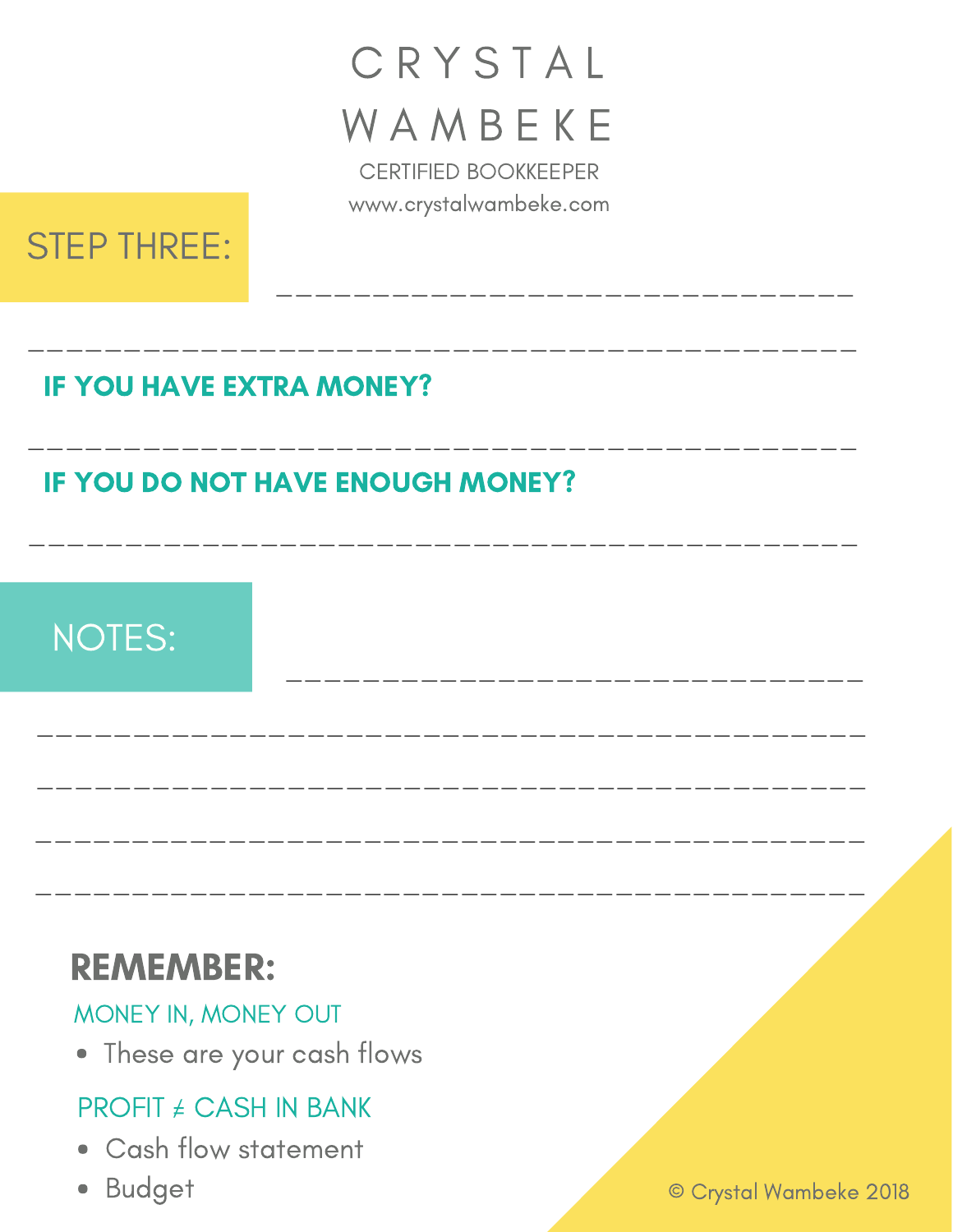# C R Y S T A L **WAMBEKE**

CERTIFIED BOOKKEEPER www.crystalwambeke.com

#### WHAT DOES A BUDGET DO?

\_\_\_\_\_\_\_\_\_\_\_\_\_\_\_\_\_\_\_\_\_\_\_\_\_\_\_\_\_\_\_\_\_\_\_\_\_\_\_\_\_\_\_

\_\_\_\_\_\_\_\_\_\_\_\_\_\_\_\_\_\_\_\_\_\_\_\_\_\_\_\_\_\_\_\_\_\_\_\_\_\_\_\_\_\_\_

\_\_\_\_\_\_\_\_\_\_\_\_\_\_\_\_\_\_\_\_\_\_\_\_\_\_\_\_\_\_\_\_\_\_\_\_\_\_\_\_\_\_\_

\_\_\_\_\_\_\_\_\_\_\_\_\_\_\_\_\_\_\_\_\_\_\_\_\_\_\_\_\_\_

\_\_\_\_\_\_\_\_\_\_\_\_\_\_\_\_\_\_\_\_\_\_\_\_\_\_\_\_\_\_\_\_\_\_\_\_\_\_\_\_\_\_\_

\_\_\_\_\_\_\_\_\_\_\_\_\_\_\_\_\_\_\_\_\_\_\_\_\_\_\_\_\_\_\_\_\_\_\_\_\_\_\_\_\_\_\_

\_\_\_\_\_\_\_\_\_\_\_\_\_\_\_\_\_\_\_\_\_\_\_\_\_\_\_\_\_\_\_\_\_\_\_\_\_\_\_\_\_\_\_

\_\_\_\_\_\_\_\_\_\_\_\_\_\_\_\_\_\_\_\_\_\_\_\_\_\_\_\_\_\_\_\_\_\_\_\_\_\_\_\_\_\_\_

## NOTES:

#### REMEMBER:

#### MONEY IN, MONEY OUT

Budgets are a secret weapon in your toolbox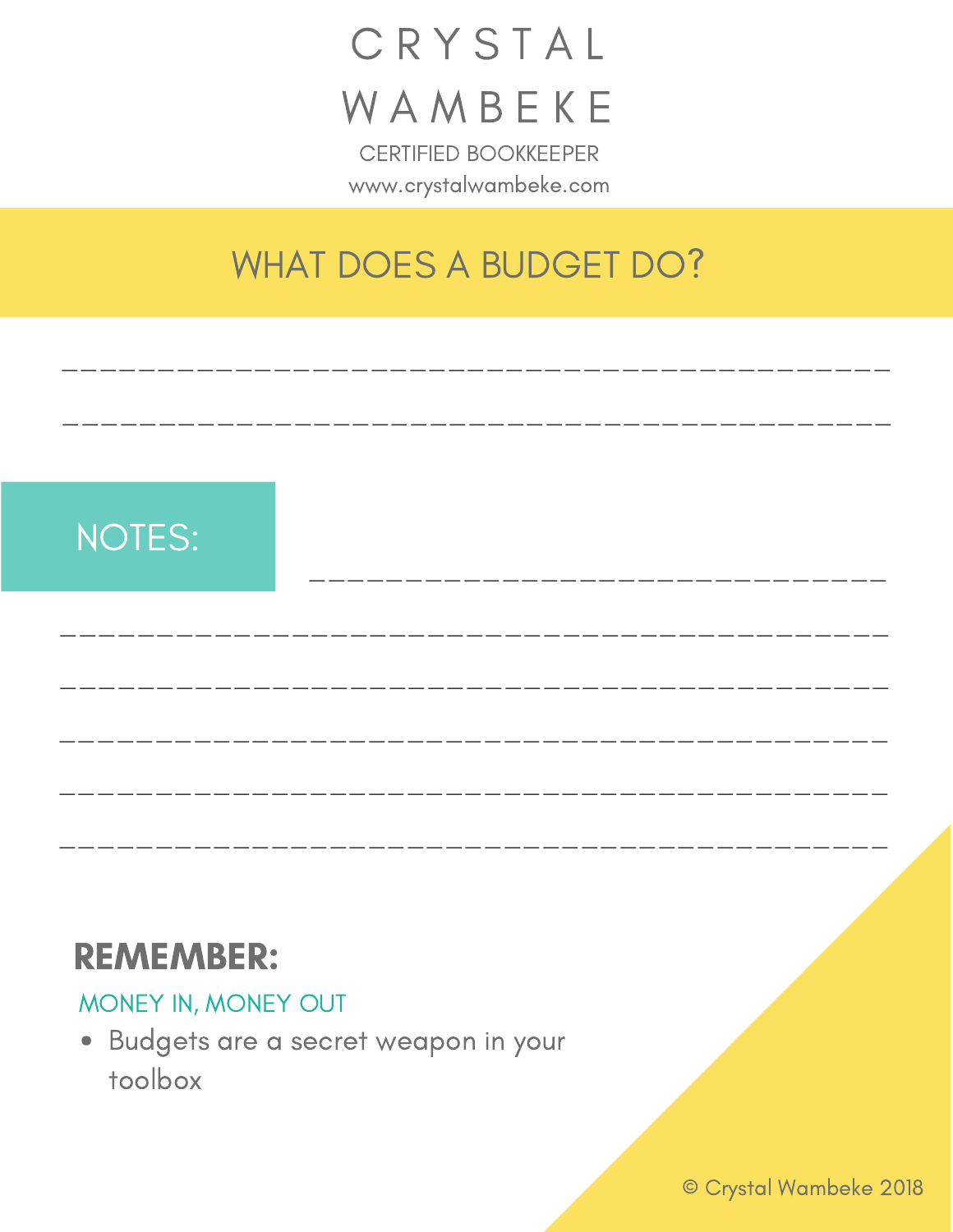## **C R Y S T A L WAMBEKE** CERTIFIED BOOKKEEPER

www.crystalwambeke.com

## WHAT I GOT FROM THIS COURSE?

\_\_\_\_\_\_\_\_\_\_\_\_\_\_\_\_\_\_\_\_\_\_\_\_\_\_\_\_\_\_\_\_\_\_\_\_\_\_\_\_\_\_\_

\_\_\_\_\_\_\_\_\_\_\_\_\_\_\_\_\_\_\_\_\_\_\_\_\_\_\_\_\_\_\_\_\_\_\_\_\_\_\_\_\_\_\_

\_\_\_\_\_\_\_\_\_\_\_\_\_\_\_\_\_\_\_\_\_\_\_\_\_\_\_\_\_\_\_\_\_\_\_\_\_\_\_\_\_\_\_

\_\_\_\_\_\_\_\_\_\_\_\_\_\_\_\_\_\_\_\_\_\_\_\_\_\_\_\_\_\_

\_\_\_\_\_\_\_\_\_\_\_\_\_\_\_\_\_\_\_\_\_\_\_\_\_\_\_\_\_\_\_\_\_\_\_\_\_\_\_\_\_\_\_

\_\_\_\_\_\_\_\_\_\_\_\_\_\_\_\_\_\_\_\_\_\_\_\_\_\_\_\_\_\_\_\_\_\_\_\_\_\_\_\_\_\_\_

\_\_\_\_\_\_\_\_\_\_\_\_\_\_\_\_\_\_\_\_\_\_\_\_\_\_\_\_\_\_\_\_\_\_\_\_\_\_\_\_\_\_\_

\_\_\_\_\_\_\_\_\_\_\_\_\_\_\_\_\_\_\_\_\_\_\_\_\_\_\_\_\_\_\_\_\_\_\_\_\_\_\_\_\_\_\_

## NOTES:

#### MY EXACT STRATEGY:

- **REVIEW LAST WEEK**
- VERIFY
- PLAN FOR NEXT WEEK
- **BUDGET AND REVIEW**
- ....60 MINUTES PER WEEK